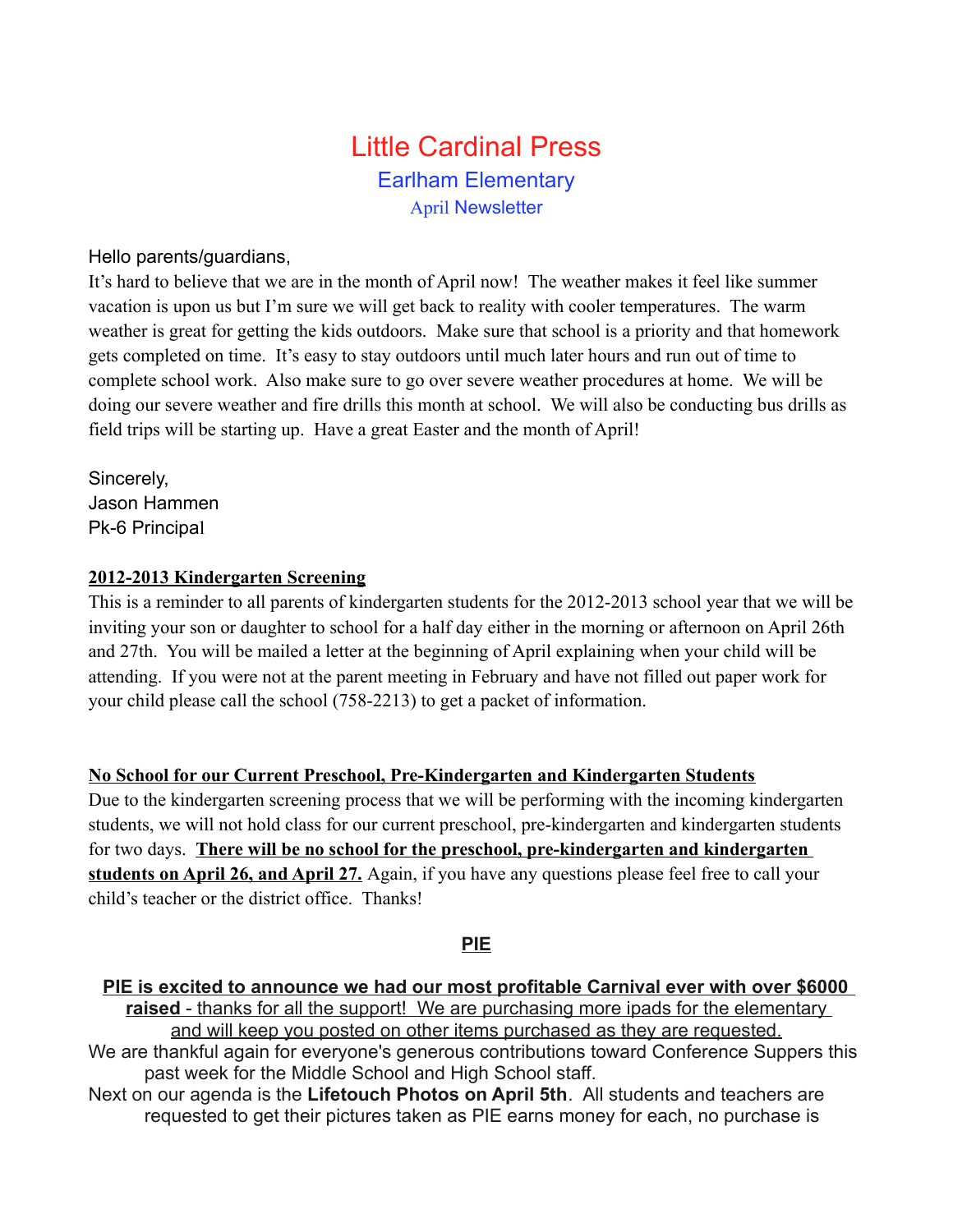required. We are **still looking for 2 volunteers** to help with the task of getting students to/from the pictures that morning, so please contact Jen Caskey at 971-3341 if you are interested.

#### **Pre-k/Kindergarten News**

Spring Break adventures are helping kindergarteners "spring" into narrative writing! An Iowa Core outcome for kindergarten is to be able to write a narrative telling the events in order and providing a reaction to what happened. Students will be writing many personal narratives making sure to include a beginning, middle, and end, as well as their reaction to the event. They will add a detailed illustration which will strengthen their writing piece. A highlight of this unit will be the presentation of a writing piece via an author's chair. An author's chair allows students to share their writing in a comfortable atmosphere with positive feedback provided by their peers.

March has provided many examples of the weather that we are learning about in science. We have gone from snowy days to 82 degrees. It is interesting to learn what causes all of these weather changes. Unfortunately the changing weather makes it hard for students to be prepared for recess. Please help your child come to school with appropriate gear for the weather. Happy Spring!

#### **First Grade**

The first graders have been working hard on their habitats and reports. They are excited about sharing their reports and habitats with their classmates. The children have had a great time working on these and will be very prepared for our field trip to Keuhn in May.

We have been working on adjectives, verbs and nouns in Language. We also have been working on syllables and understanding that every syllable needs a vowel. Bossy E words and short vowels are skills we have been working on as well. Comparing and contrasting has been the focus in whole group reading. Vocabulary, comprehension strategies and story elements are reading skills we have reviewed, too.

#### **Second Grade**

Where in the world is Stanley Lambchop? The second graders have been reading Flat Stanley by Jeff Brown. The students created their own Flat Stanley to attend school with them and go home with them each night. Students were required to keep a journal of the activities they did with Stanley. After spending a week with Stanley, the students mailed him to a friend or relative who was willing to include him in their lives for a few days. The host family will send Stanley back with details and pictures of his adventure. Last year we had Stanley go to eleven different states and one different country. We are waiting for Stanley to come back from his travels this year. It is fun to hear what the host families did with Stanley. We can't wait until he gets back!

In reading, our Lead 21 unit was called Growing Up. Our theme question was, "How do living things grow and change?" We read about plant and animal life cycles, recognized what all living things have in common, and considered what animals learn as they grow. It was a great review of the animal groups we studied in science at the beginning of second grade.

In math, second graders went on a measurement quest. They learned how to use a ruler and a yardstick. Students practiced estimating and measuring objects to the nearest inch. They solved word problems comparing different lengths of objects.

Students learned about healthy eating from Little D the Five-Food Group Dragon and his Royal Food Family friends. Fun, interactive stories had students enjoying lessons taught by Queen Anna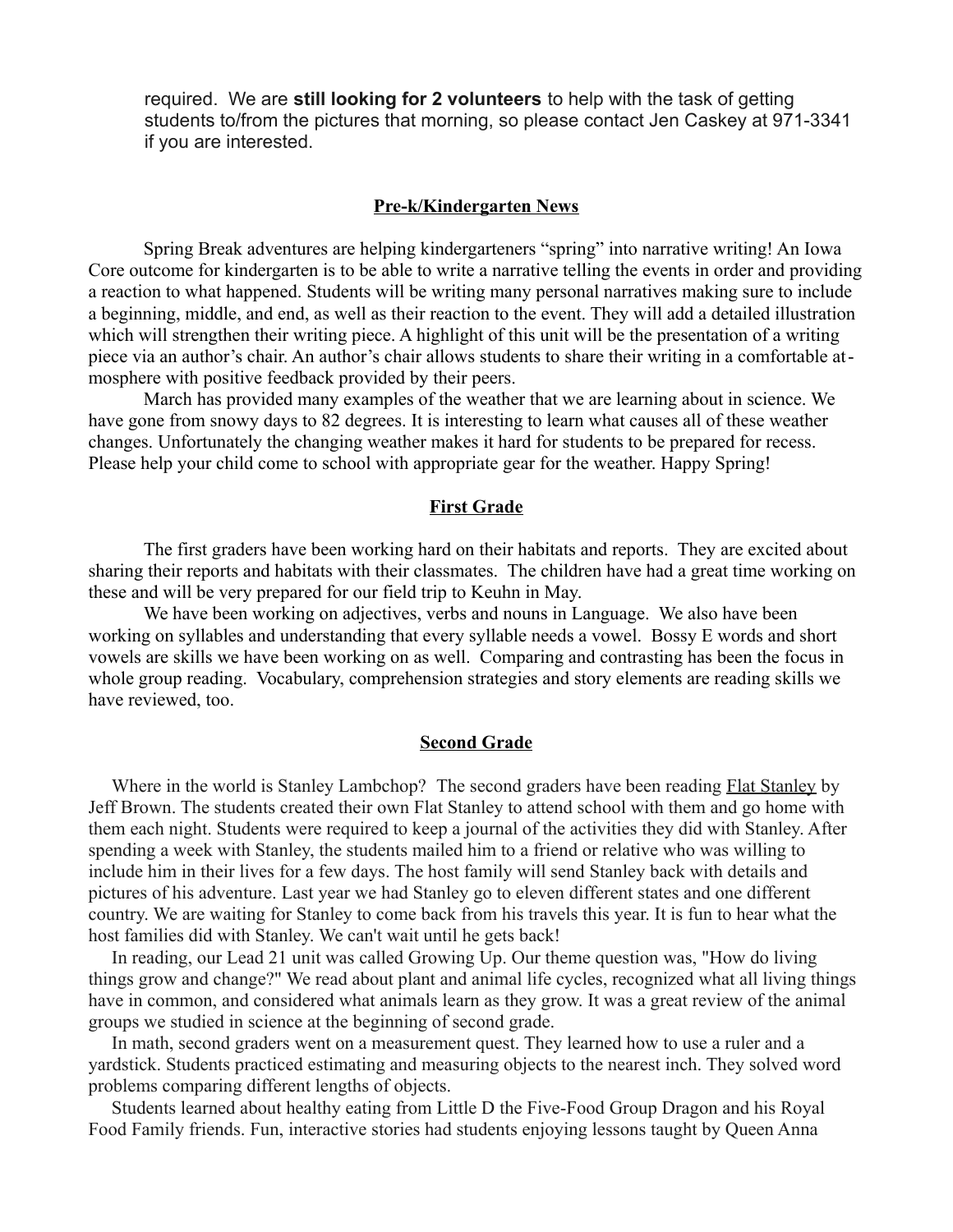Banana, King Henry the Egg, and other family members. The second graders learned what nutrient, in each food group, provides for a healthy body. They also learned the importance of getting exercise every day.

Mrs. Schmidt, Mrs. Burright, and Mrs. Schnell/Ms. Carter

#### **News from the Portable Press**

How can simple machines make your lives easier? Third graders discovered the six simple machines which are the basics to all machinery. Is pushing on a wall an example of the scientific definition of work? Our students would ask you if the wall moved, because with work you have to move the object by the force of a push or a pull. We are excited to explore how plants and animals grow and change. Students will learn about life cycles of plants and animals. This is a great time of the year for this unit since there are so many changes during this season.

Students will determine the important information about how ordinary and extraordinary citizens can influence their communities in our LEAD 21 Unit "Making a Difference". We will talk about how people long ago have impacted our lives today, how people can change their communities, how ordinary people make everyday differences, and how we can transform ideas into actions to make a difference.

We are wrapping up our fractions unit in math. Our next unit planned is time and measurement. Encourage your child to practice telling time for your daily activities. The fraction unit helped us jump start the measurement unit. We are looking forward to applying the newly gained knowledge towards our measurement unit.

We have been busy discussing and writing personal narratives which are part of third grade Iowa Core writing standards. In order to engage our students we have shared examples of awardwinning personal narratives in the form of children's literature. Students have used the criterion based off the Iowa Core to write their own personal narrative.

The five regions of the United States have really been fun to teach. Students enjoyed sharing background knowledge of our nation's rich geography and natural landmarks. Students will be able to identify state abbreviations, bodies of water, and landforms for each of the five regions.

Save the date please for May 9th as we will be taking a trip to the rain forest at the Henry Doorly Zoo in Omaha, Nebraska. There will be more information to come!

#### **Fourth Grade**

Fourth Graders make awesome business owners. Congratulations! We would like to say, "Thank you" to all our parents, grandparents, and other classes who visited us and bought our merchandise. For the rest of the year, we will be having auctions so that our money is still valuable. Students are very proud of their accomplishments and their profit from their stores.

Math classes are working on fractions including mixed numbers and improper fractions. The classes battled equivalent fractions and are now trying to simplify fractions to their lowest terms. We will finish up by adding, subtracting and multiplying fractions

We completed a unit on the Underground Railroad. Students created a brochure using the mac lab. They inserted pictures of the famous leaders of the Underground Railroad to enhance their brochure. They really enjoyed this project! Now we are moving into a unit about the Civil War.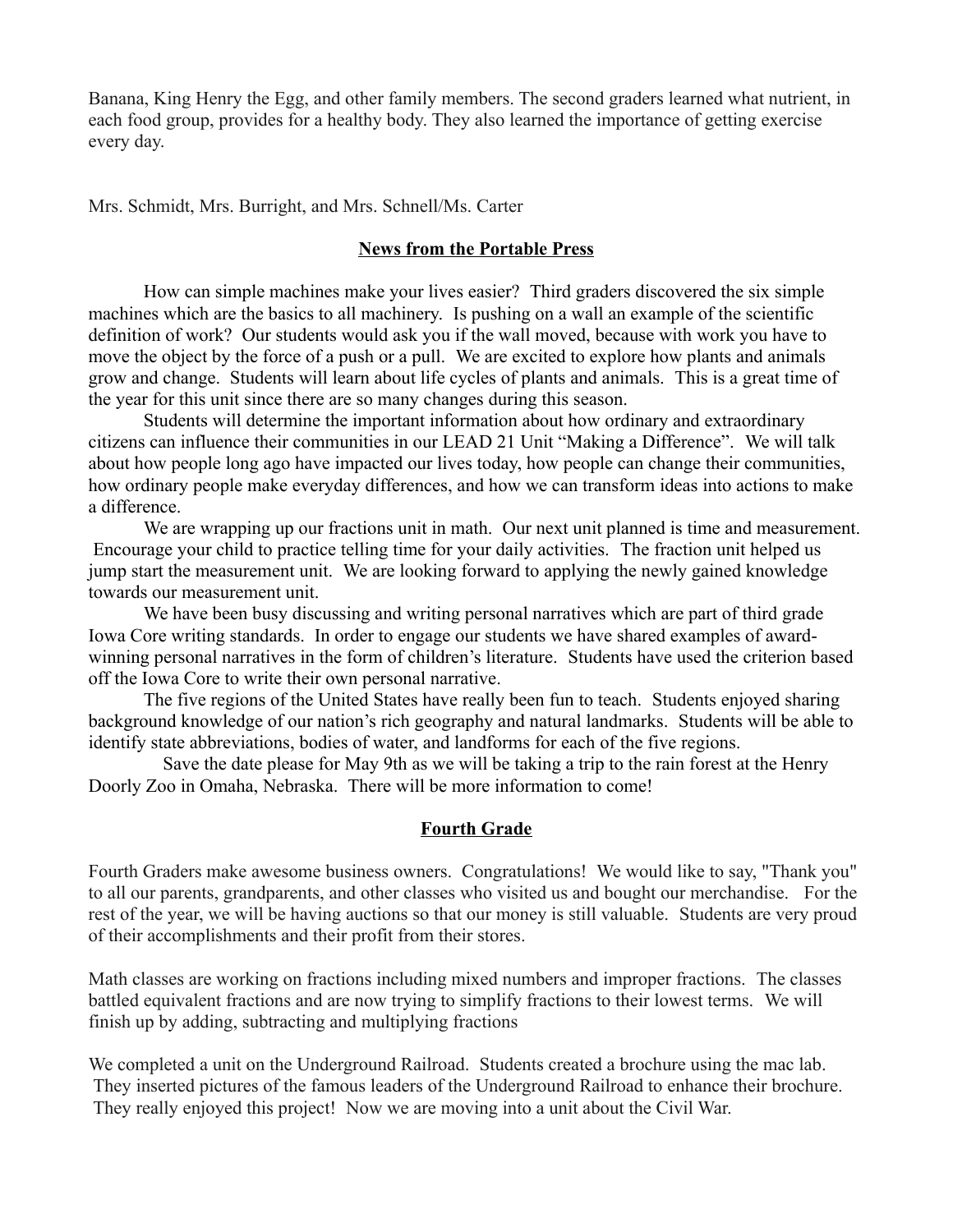Weather was our focus in Science. We kept a weather journal for 5 days using information from [weatherchannel.com.](http://weatherchannel.com/) We created an illustration of the water cycle, angle of the sun in the morning, at noon, and in the evening, and illustrated different types of clouds. We also discussed the great weather that we are having in March.

#### **5th Grade Newsletter**

Coming Soon - New Blog Assignment!

Students have been very busy finishing our Kingdom of Green Reading unit by writing an informational paper on a plant of their choice. After teacher modeling, students completed their research using power notes and transferred this information into an informational paper. We hope to have these papers on our 5th Grade blogs soon for all to read. We hope to hear your comments!

#### **6th Grade**

Math

Wow! Has time flown since spring break! In math, I am excited to share that we are moving through the 6th grade curriculum quite well and I believe that having students show their work on paper has been a real benefit for them. I have been able to catch errors more efficiently and have seen great progress with the 6th grade as a whole. Our next unit of study is integers (-4, +4) and how to solve equations with integers in them. Please continue to check over your child's work and encourage them to study for tests and practice even when there isn't a test. I have seen great growth and want to continue that!

#### Reading and Language

Right after spring break we worked on the skill of generalizing a story and have figured out the difference between a generalization, a summary, and a judgement. These are sometimes confusing but overall the students have done a nice job. We have also seen a great increase in the student's Skills Iowa tests and want to continue this trend through the end of the school year. In language, we have really been working on applying our writing skills (elaboration, revision, and editing) to increase the quality of our writing along with organizing our ideas in the narrative, persuasive, and informative forms. Students have used technology to evaluate their writing and they are surprised to find out how much they can change to improve their first draft. It is amazing to see the changes!

Science:

We have been utilizing two great websites, [www.discoveryeducation.com](http://www.discoveryeducation.com/) and [www.neok12.com](http://www.neok12.com/) to do some interactive activities and view short video clips about climate and the water cycle. Students have been comparing and contrasting The Sahara Desert and Antarctica. We'll soon move on to Earth's weather patterns and storm safety. Prepare yourselves for students to lead their families in developing or reviewing your family's severe weather safety plans. Students are busy putting the finishing touches on their science fair projects. The fair will be held Friday, April 13, from 1:00-3:00 in the competition gym. Please come and support the students.

#### Social Studies:

We have finished learning about the early Arab civilizations. In this study, we also studied the Muslim faith--how it was started, how it compares to the Christian faith, and what are its basic beliefs. These chapters should help them make a connection with this area if they hear about it in the news,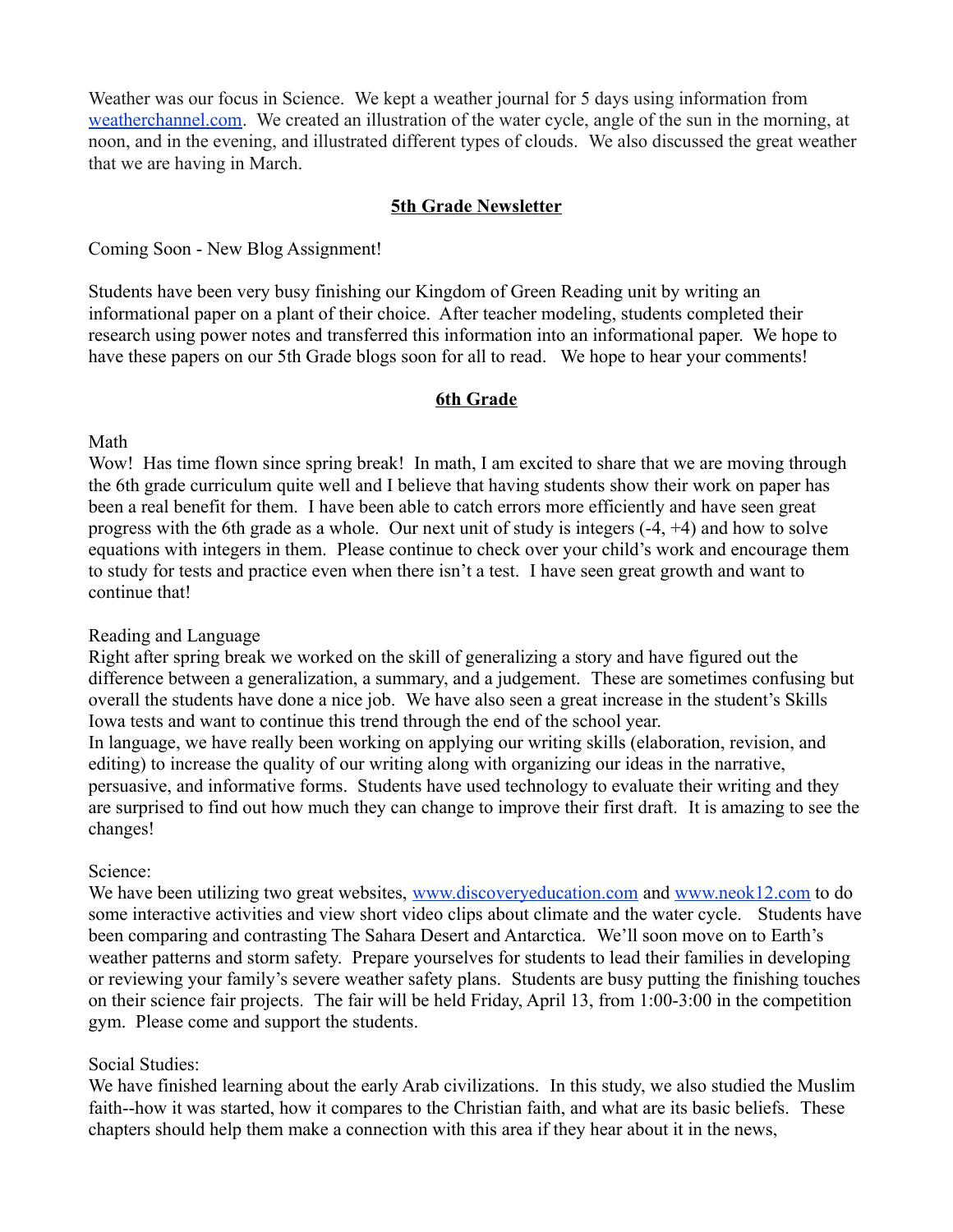### **Computers by Ms. Waugh**

Kindergarten continues to stay busy in the computer lab! They have been using a couple new sites, <http://www.cookie.com/kids/games/viewallgames.html>and [http://pbskids.org/lions/.](http://pbskids.org/lions/) I have also been working on putting together a small project for them to work on in Microsoft Word. I am excited to see their creativity put to use.

The 1<sup>st</sup> Grader's Wordle projects turned out great! They really enjoyed creating a colorful poster about themselves. Our next project will be starting soon. Each student will use Paint to create an image of their forest animal. After they create their image, they will type one fact about their animal. We will then use iMovie to put all of the images together with a recording of each student reading their fact.

 $2<sup>nd</sup>$  Grade finished their moon movies! They had a lot of fun putting the movies together. On April 10<sup>th</sup>, we will be taking their movies to Iowa State University to compete in ITEC's Technology Fair. It will be fun to compete and see all of the other technology projects that students have created.

The 3rd Graders continue to work on their keyboarding skills with a variety of keyboarding games.We also practice multiplication facts with a class favorite, Sketch's World. Sketch's World can be found at [http://www.multiplication.com/flashgames/sketchPlatform/sketcher.htm.](http://www.multiplication.com/flashgames/sketchPlatform/sketcher.htm)

4<sup>th</sup> Grade will soon be starting an iMovie project. They are currently working on their state reports and finding images to use in their iMovies. Once all of the images are collected, the students will begin putting their projects together.

5<sup>th</sup> Grade and 6<sup>th</sup> Grade students have started or will soon be starting an informercial project. The students will be working in groups to create an infomercial of their own, using "products" I found around my room (an old keyboard, an old mouse, floppy disks, mouse pads, and old headphones). Each group will have to figure out a fun way to market their product so that people will no longer think of these items as "junk". This project requires a lot of imagination and creativity. I am really excited to see what they come up with!

\*\* I am not able to post all projects, but if you would like to see a few student projects check out <http://misswaughstechnologywebsite.weebly.com/student-work.htm>

### **Physical Education**

This past month our  $2^{nd}$ -6<sup>th</sup> graders participated in Jump Rope for Heart. Students raised money for the American Heart Association while learning about their hearts and how to keep their heart healthy. They also learned a variety of jump roping skills they can use to exercise and strengthen their heart and other muscles. They learned and practiced individual, partner, and long rope skills. Individual skills include the basic forward and backward jump, side swings, front cross, skier, bell, etc. The 2 in 1 and side by side skills are skills that can be done with a partner. Students learned a variety of long rope games and activities that can be done with a group of 3 or more. One of the days, students in grades 4-6 attempted to set their own and school records in a variety of categories. It was great to see the students set a goal and achieve it with hard work.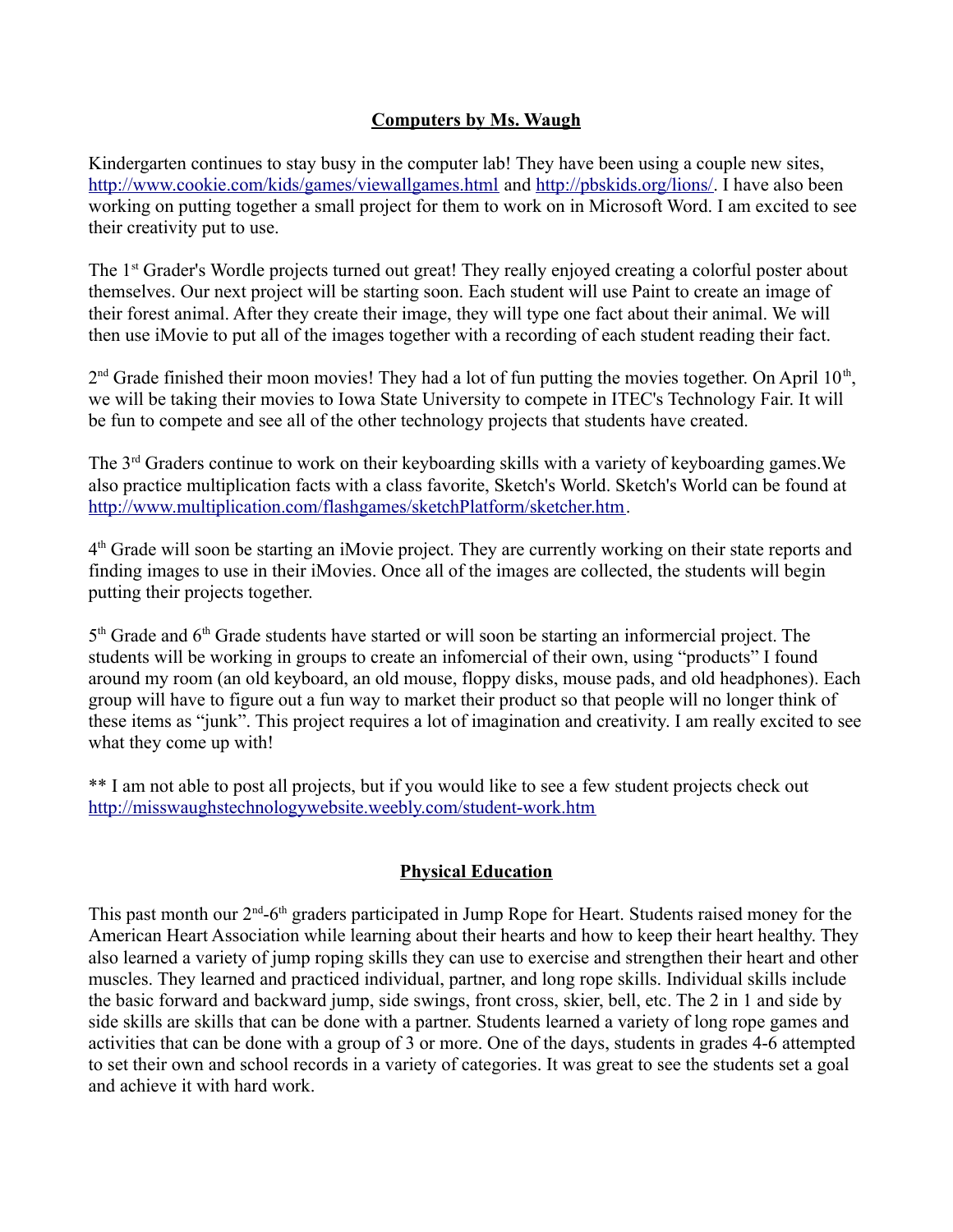K-1<sup>st</sup> graders also learned basic jump roping skills and played whole class long rope games. They have also been getting acquainted with some of the equipment used in Physical Education, such as noodles and the tug of war rope. They have been a very busy bunch and it is great to see them exercise and have tons of fun while doing it!

4th-6th graders will be doing their Spring Fitness Testing so I hope to see individual improvement in all of the tests. Students will be tested in the areas of flexibility (sit and reach), muscular strength and endurance (sit-ups, pushups), cardiovascular endurance (PACER test) and speed and agility (shuttle run test). Encourage your students to practice and develop themselves in these areas so they can improve on their test scores from the Fall.

Mr. Johnson

## **Guidance News**

Kindergarten just finished up their career unit. We learned about all kinds of careers and

what tools those careers would use. We are now starting our bullying unit. We learned that bullying is a behavior that is repeatedly done on purpose to any student or adult to hurt feelings or hurt physically. Then we defined the words: behavior, repeatedly, purpose, feelings, and physically. We will now begin working on what bullying looks like and sounds like using books provided to the elementary guidance department by our wonderful parent organization PIE.

 $T$ inst  $G$ rade is deep into their bullying unit. We defined bullying and worked on what to

do if you are being bullied. Next we will cover what to do if you see someone being bullied and who you should tell if you are being bullied or see someone else being bullied. Thank you again to PIE for providing our wonderful books to help enhance our curriculum.

Second Grade is finishing up their making good decisions unit. We are building a

problem solving lagoon where Freddie the Frog is teaching his friends what to do when they have a problem. Freddie gets lots of helpful advice from Kermit and Jeremiah to help improve his problem solving lagoon. Look for the Problem Solving Lagoon soon and ask you second grader to teach you to play.

 $\pm$  hird  $\overline{\phantom{a}}$  Grade is deep into our problem solving unit. We worked on tone and body

language, stress, anger, and ways to get our anger and stress out in healthy ways. Ask you third grader to show you relaxation techniques, maybe they will come in handy for you as well. We will finish up the unit by talking about anger in the people around us and how to handle those situations in a helpful way.

 $\overline{\Gamma}$  ounth  $\Box$ rade just finished up out tolerance unit. We learned all about Rosa Parks and

her bus movement. The students were very excited about this topic and they challenged me with my knowledge of the topic. Sadly I had to end our unit with many unanswered questions,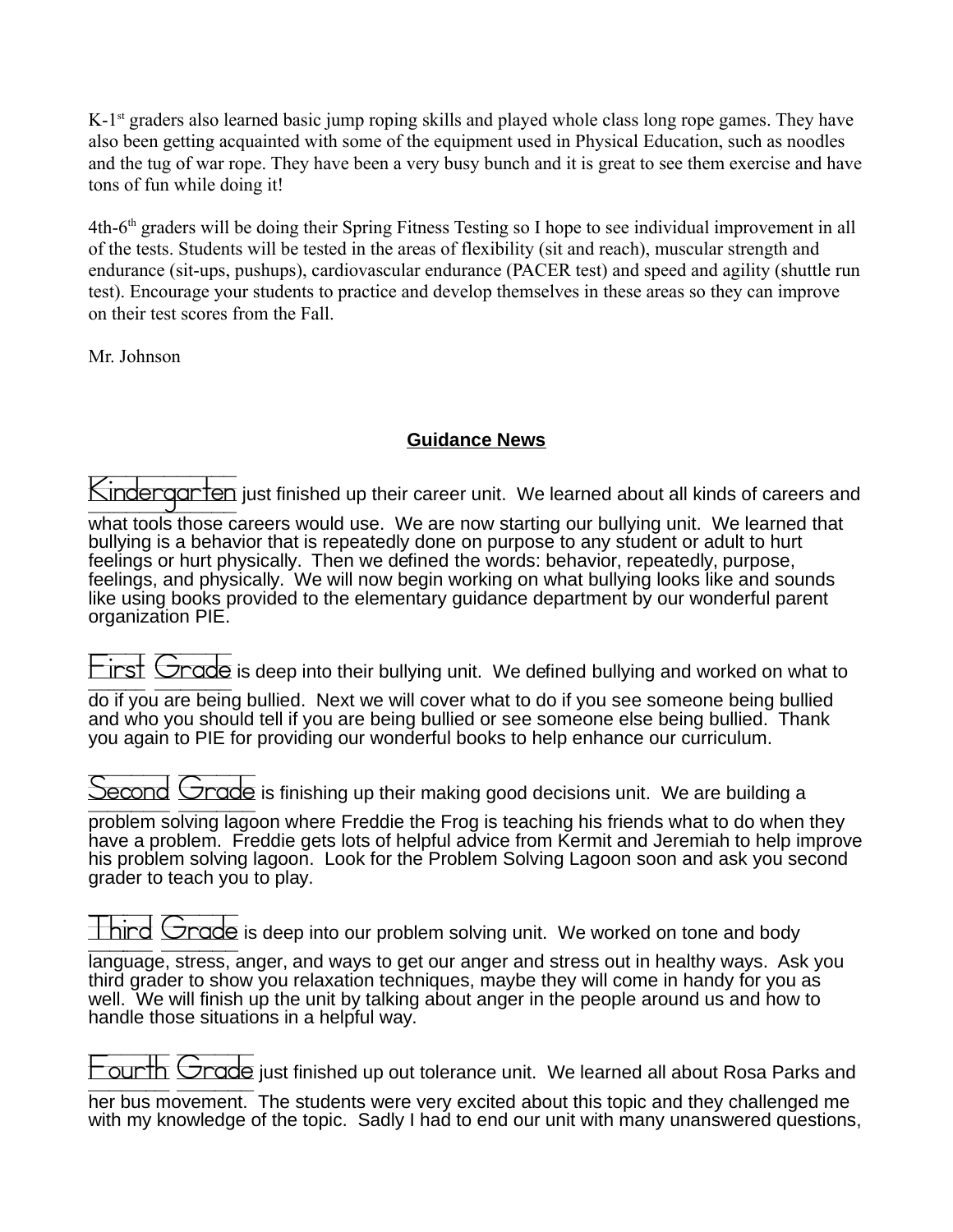what a great opportunity to visit the library this summer and learn more with your student. We will now begin our bullying unit which will focus on what you can do to be active in helping yourself and others to stop bullying. PIE has graciously purchased many materials to help me teach this lesson to your fourth graders.

 $\text{Fith}$  Grade has finished up their alcohol packet and we have moved on to drugs. This

packet always brings a lot of questions, most of which I have to research. Please take time to talk to your student about drugs and making choices. After the completion of the drug packet we will be learning about crimes and kids.

 $\overline{\text{Sixth}}$   $\overline{\text{Graders}}$  are learning about how they think. They are logical, musical, spatial,

linguistic, or kinesthetic. We then brain stormed study habits that would help them learn material and also be able to recall it when they take the test. Now we are talking about the 6 career paths and we will soon discover which path they may take. After the career unit we will begin to discuss their up coming move to Junior High.

### **Important Dates coming up:**

**Friday, April 6** – no school – Teacher comp day **Monday, April 9** – no school for students – Teacher Professional Development **Thursday & Friday, April 26 & 27** – no school for Pk, Kindergarten & the 3 year old preschoolers due to Kindergarten screening for the incoming 2012 students.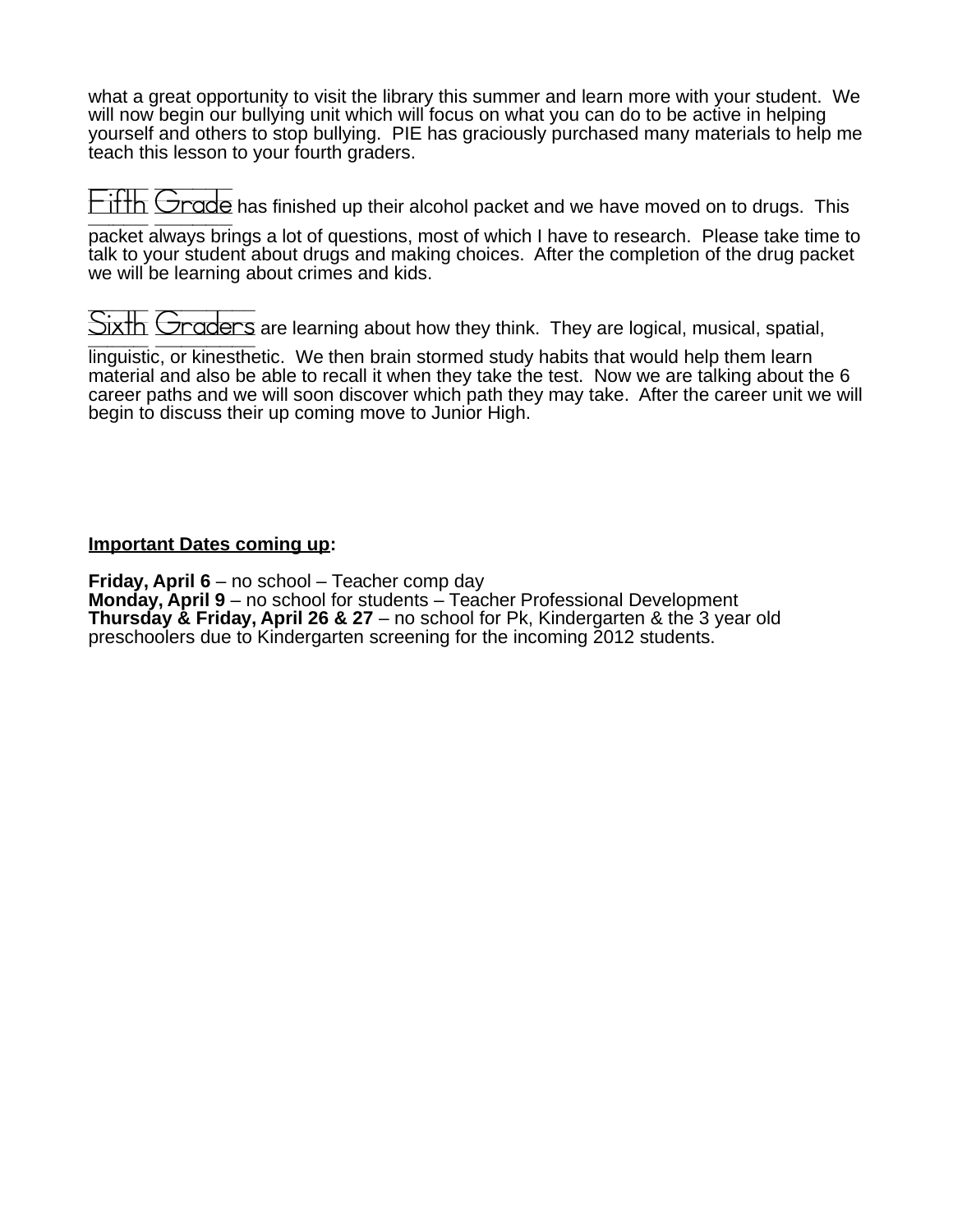



#### **UPCOMING EVENTS**

**APRIL 2ND<br>SCICDA 5TH & 6TH HONOR CHOIR** 

**APRIL 19TH<br>KINDERGARTEN & FIRST GRADE CONCERT**<br>Stay tuned for more information!

MAY ISTH<br>5-8 CONCERT **S-8 CONCERT**<br>Sth & 6th Grade Band join forces<br>with the MS Band & Choir for<br>the final performance of the year!

# **Music News**

Kindergarten students are continuing work on their their concert "Welcome to Our Neighborhood" a musical created by and featuring Mister Rogers!

First Grade students have recently begun preparations for a miniature version of the Broadway musical, 'A Year With Frog and Toad Junior".

2nd Graders have finished a unit where they learned about time signatures and the strong and weak beats within them. A favorite activity in this lesson was the African egg passing game in which students sang in Swahili while trying to pass a pile of eggs around our circle!

#### Srd Graders have

recently begun a unit called "Music on the Go!". In this unit students will learn a number of songs that have to

do with grang places. Students will continue to learn about phrases. We are also going to see how simple songs can be made more claborate.

4th Graders cujoyed their field trip to the Des Moines Youth Symphony Orchestra in early March. Students had many complimentary things to say and showed excellent concert ctiquette.

In 5th Grade students are continuing their studies of composers with Iowa connections. We are currently studying Iowa born and raised composer Meredith Willson and his most famous work "The Music Man", After studying the basic concepts of musicals and learning the songs of the musical students will watch the video.